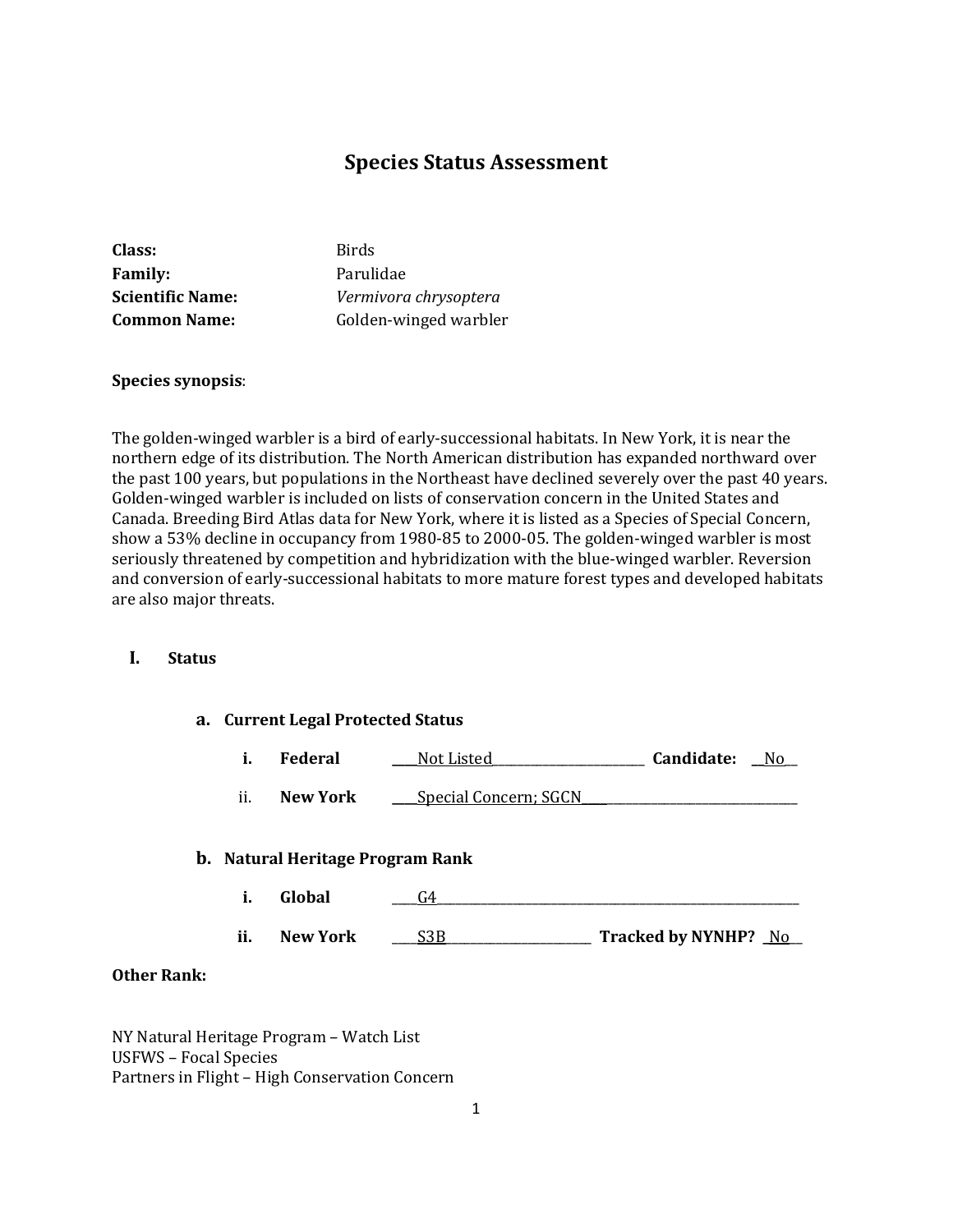Species of Northeast Regional Conservation Concern (Therres 1999) Audubon Watch List – Extremely High Priority COSEWIC – Threatened

## **Status Discussion:**

Golden-winged warbler is a localized breeder throughout the state but is absent from Long Island and in higher elevations. It is sympatric with blue-winged warbler throughout this range, although hybridization may be reduced in areas of the St. Lawrence Valley and in the Sterling Forest area (Orange County) in the lower Hudson Valley.

### **II. Abundance and Distribution Trends**

- **a. North America**
	- **i. Abundance**

|  | $\chi$ declining | increasing | stable | unknown |
|--|------------------|------------|--------|---------|
|--|------------------|------------|--------|---------|

**ii. Distribution:**

| declining              | increasing | X stable | unknown |
|------------------------|------------|----------|---------|
| Time frame considered: | 2002-2012  |          |         |

### **b. Regional**

| <i>i.</i> Abundance             |             |            |         |
|---------------------------------|-------------|------------|---------|
| $X$ declining ______increasing  |             | ____stable | unknown |
| ii. Distribution:               |             |            |         |
| $X$ declining ______ increasing |             | ____stable | unknown |
| Regional Unit Considered: ___   | Eastern BBS |            |         |
| Time frame considered:          | 2002-2012   |            |         |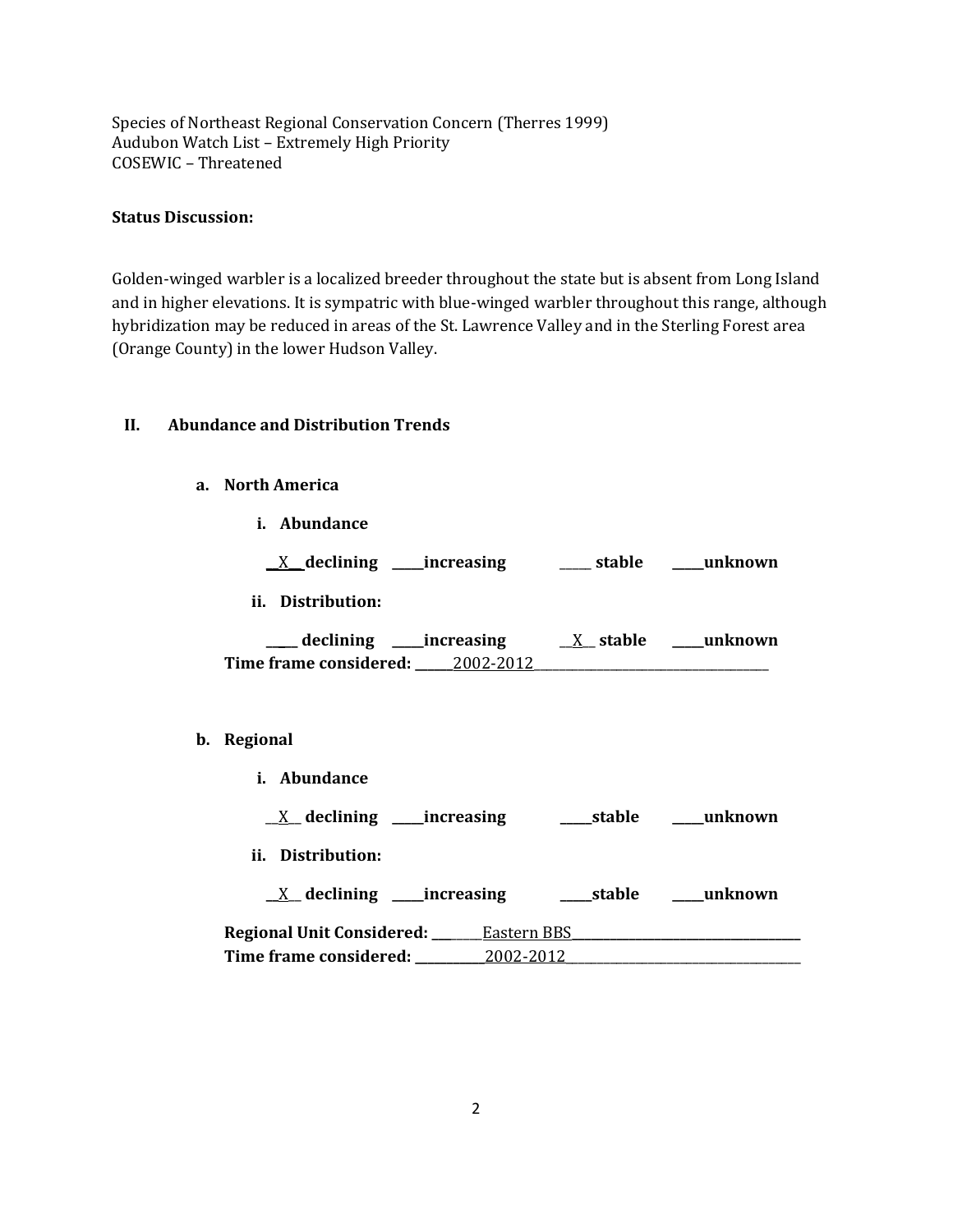**c. Adjacent States and Provinces**

| <b>CONNECTICUT</b>                                                                                                                                                                            |                                                                                                                        |                |
|-----------------------------------------------------------------------------------------------------------------------------------------------------------------------------------------------|------------------------------------------------------------------------------------------------------------------------|----------------|
| i. Abundance<br>ii. Distribution:                                                                                                                                                             | <u>X</u> declining ____increasing ______stable _____unknown                                                            |                |
|                                                                                                                                                                                               | <u>X</u> declining ____increasing ______stable ____unknown                                                             |                |
| Time frame considered: BBS: Severe decline 2002-2012 but with significant data<br>deficiencies _________________________                                                                      |                                                                                                                        |                |
|                                                                                                                                                                                               |                                                                                                                        |                |
| MASSACHUSETTS Not Present _________ No data ______                                                                                                                                            |                                                                                                                        |                |
| i. Abundance<br>ii. Distribution:                                                                                                                                                             | <u>X</u> declining ____increasing ______stable ____unknown                                                             |                |
|                                                                                                                                                                                               |                                                                                                                        |                |
| Time frame considered: BBS decline from 1999-2009 but with significant data<br>deficiencies entrancements                                                                                     |                                                                                                                        |                |
|                                                                                                                                                                                               |                                                                                                                        |                |
| <b>NEW JERSEY</b>                                                                                                                                                                             | Not Present ________                                                                                                   | No data ______ |
| i. Abundance                                                                                                                                                                                  |                                                                                                                        |                |
|                                                                                                                                                                                               |                                                                                                                        | ___unknown     |
| ii. Distribution:                                                                                                                                                                             |                                                                                                                        |                |
|                                                                                                                                                                                               | <u>X</u> declining increasing and details the declining determined a stable details and a summation of the declination |                |
| Time frame considered: BBS decline from 1999-2009 but with significant data<br>deficiencies expansional contract of the set of the set of the set of the set of the set of the set of the set |                                                                                                                        |                |

Listing Status: \_\_\_\_\_\_\_\_\_\_\_\_Special Concern\_\_\_\_\_\_\_\_\_\_\_\_\_\_\_\_\_\_\_\_\_\_\_\_\_\_\_\_\_\_\_ SGCN? \_\_Yes\_\_\_\_\_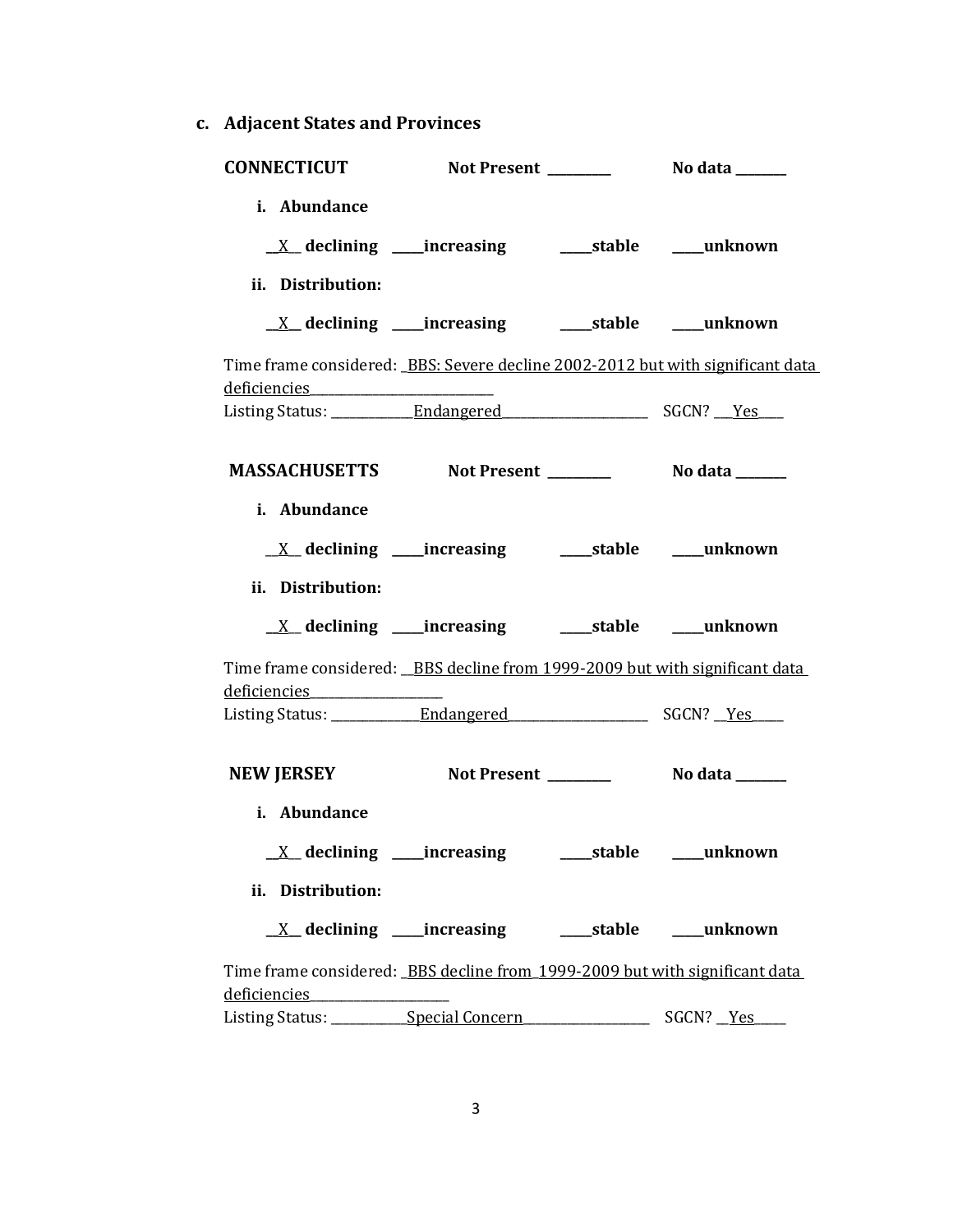| <b>ONTARIO</b>                                                                   |                                                                          |                            |
|----------------------------------------------------------------------------------|--------------------------------------------------------------------------|----------------------------|
| i. Abundance                                                                     |                                                                          |                            |
|                                                                                  | $\underline{X}$ declining ____increasing ___________stable ______unknown |                            |
| ii. Distribution:                                                                |                                                                          |                            |
|                                                                                  | $\underline{X}$ declining ____increasing ___________stable ______unknown |                            |
| Time frame considered: 1981-85 to 2001-05; BBS 2002-2014                         |                                                                          |                            |
| Listing Status: ______________Special Concern __________________________________ |                                                                          |                            |
|                                                                                  |                                                                          |                            |
| PENNSYLVANIA Not Present No data ______                                          |                                                                          |                            |
|                                                                                  |                                                                          |                            |
| i. Abundance                                                                     |                                                                          |                            |
|                                                                                  |                                                                          |                            |
| ii. Distribution:                                                                |                                                                          |                            |
|                                                                                  |                                                                          |                            |
| Time frame considered: 2002-2012                                                 |                                                                          |                            |
|                                                                                  |                                                                          |                            |
|                                                                                  |                                                                          |                            |
| <b>QUEBEC</b>                                                                    | Not Present _______                                                      | No data ______             |
| i. Abundance                                                                     |                                                                          |                            |
| $X$ declining _____increasing                                                    |                                                                          | ______stable ______unknown |
| ii. Distribution:                                                                |                                                                          |                            |
|                                                                                  |                                                                          |                            |
| Time frame considered: 1984-89 to present; BBS: 2002-2012                        |                                                                          |                            |
| Listing Status: _________________Near threatened________________________________ |                                                                          |                            |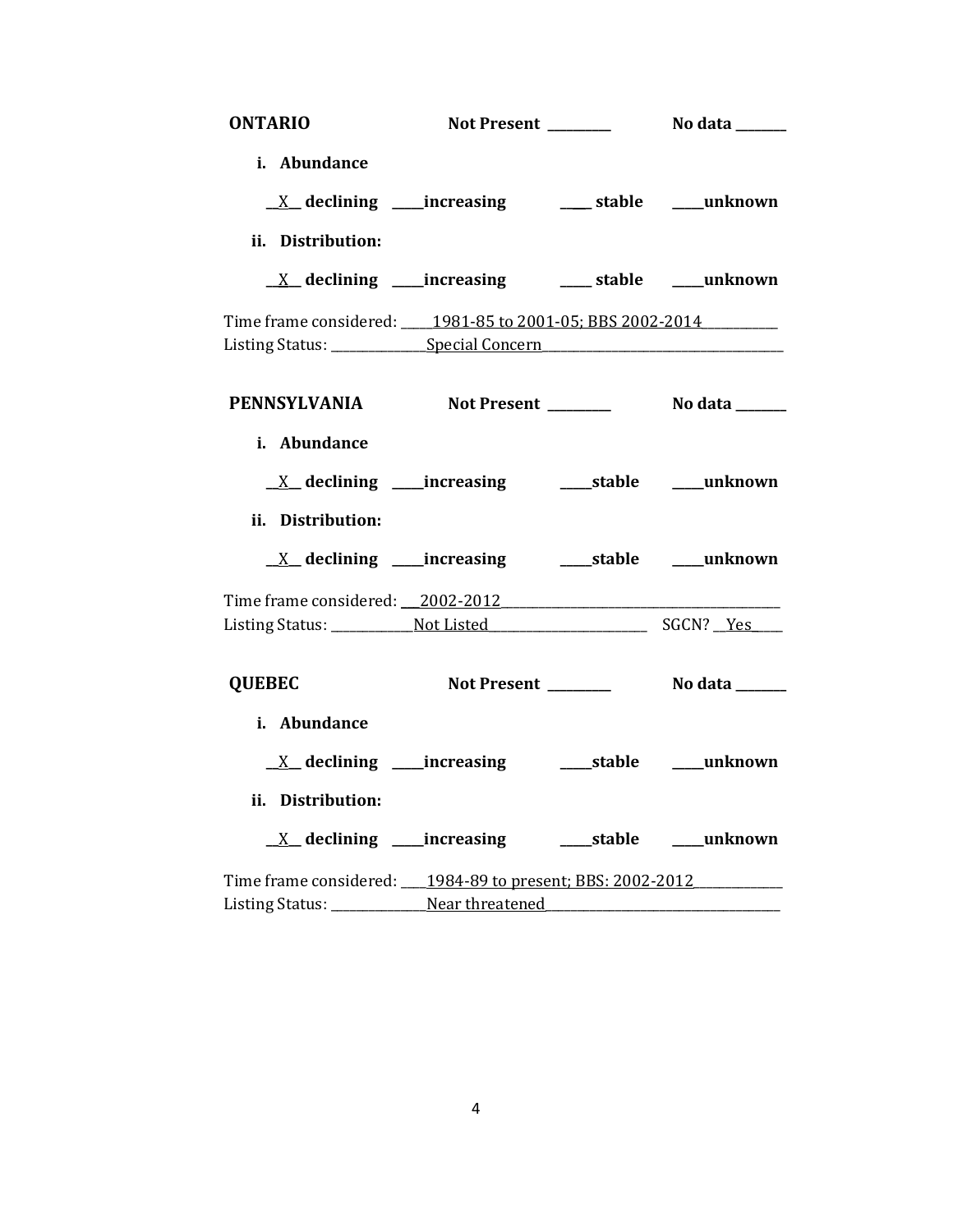| <b>VERMONT</b>                                                            |  | Not Present ________ No data _____ |
|---------------------------------------------------------------------------|--|------------------------------------|
| i. Abundance                                                              |  |                                    |
| $\underline{X}$ declining ____increasing ___________stable _______unknown |  |                                    |
| ii. Distribution:                                                         |  |                                    |
| <u>_X</u> _declining ____increasing ______stable ____unknown              |  |                                    |
| Time frame considered: 1976-81 to 2003-07                                 |  |                                    |
|                                                                           |  |                                    |
| d. – New York                                                             |  | No data $\_\_\_\_\_\_\_\_\_\_\$    |
| i. Abundance                                                              |  |                                    |
| <u>_X declining ___</u> increasing _____stable ____unknown                |  |                                    |
| ii. Distribution:                                                         |  |                                    |
| $\underline{X}$ declining ____increasing __________stable ______unknown   |  |                                    |
| Time frame considered: Severe decline from 1980-85 and 2000-05            |  |                                    |

### **Monitoring in New York.**

The Cornell Lab of Ornithology completed a Golden-winged Warbler Atlas Project (GOWAP). While there is no ongoing monitoring activity, several researchers are investigating habitat use by goldenwinged warbler and interactions between golden-winged and blue-winged warblers.

### **Trends Discussion:**

The golden-winged warbler increased in abundance and expanded its distribution into New England more than a century ago and has continued to expand to the northward and northwestward in the north-central states and adjacent Canada during the last 100 years, yet it is declining in many areas and has disappeared from previously occupied regions (Confer et al. 2003, Buehler et al. 2007).

In New York, there was a 53% decline in occupancy from the first Breeding Bird Atlas in 1980-85 to the second Atlas in 2000-05. Breeding Bird Survey data show a significant declines of -5.3% for 1966-2012 and -4.3% for 2002-2012 (Sauer et al. 2014).

The Golden-winged Warbler Working Group (2010) provides this overview: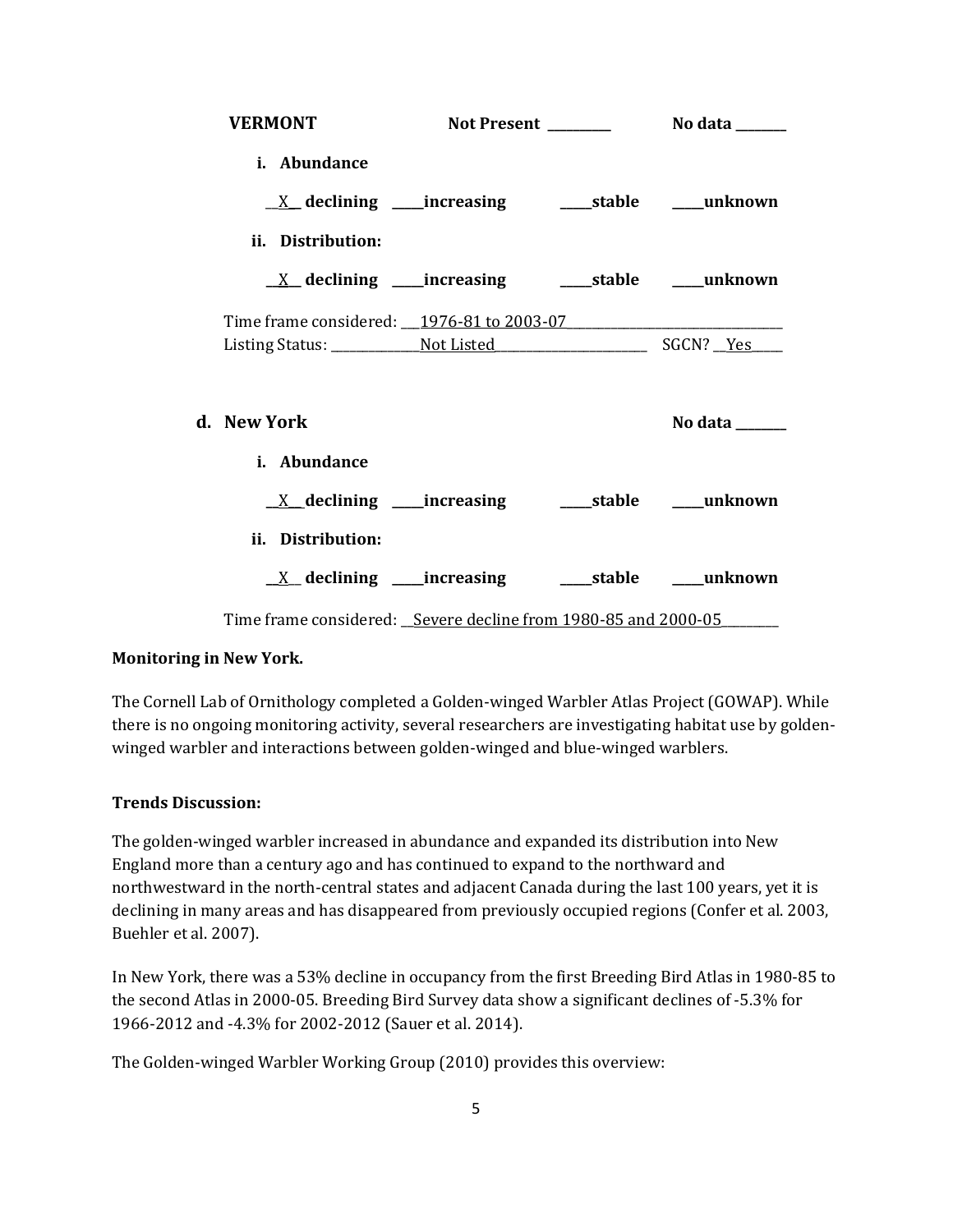(A) "Golden-winged warbler populations are declining throughout all of their range as earlysuccessional habitats revert to forest and as upland and wetland habitats are lost to human development. These declines are resulting in extirpation of the species from areas that have supported golden-winged warblers for at least the last century (Georgia, South Carolina, Virginia, Massachusetts, Connecticut, Rhode Island, Vermont, New Hampshire, Indiana, Illinois, Ohio)."

(B) "The northern range in Ontario, Minnesota, Wisconsin, Michigan and Manitoba once seemed to provide a refuge for golden-winged warblers, but analyses of BBS data for 1998-2007 suggest a rapid rate of decline in the southern portion of the northern population (4.4% annually in Ontario, 2.4% annually in Wisconsin and 2.2% annually in Michigan), as well as the long-term decline of the southern portion."

(C) "Overall, golden-winged warblers showed stable or increasing populations for the entire BBS period (1966-2003) in the Boreal-Hardwood Transition region and neighboring Ontario. However, analyses of the last 10 yr of BBS data (1994-2003) show an annual decline of 9.0% in the FWS Region 3 (n.-central states of Minnesota, Wisconsin, and Michigan), an 11.3% decline annually in Ontario."

(D) "The northern range once seemed to provide a refuge for golden-winged warblers, but analyses of recent trends suggest a very rapid rate of decline in the southern portion of the northern population as well as long-term decline of the southern portion."



**Figure 1**. Range of the golden-winged warbler in North America (Birds of North America Online 2013).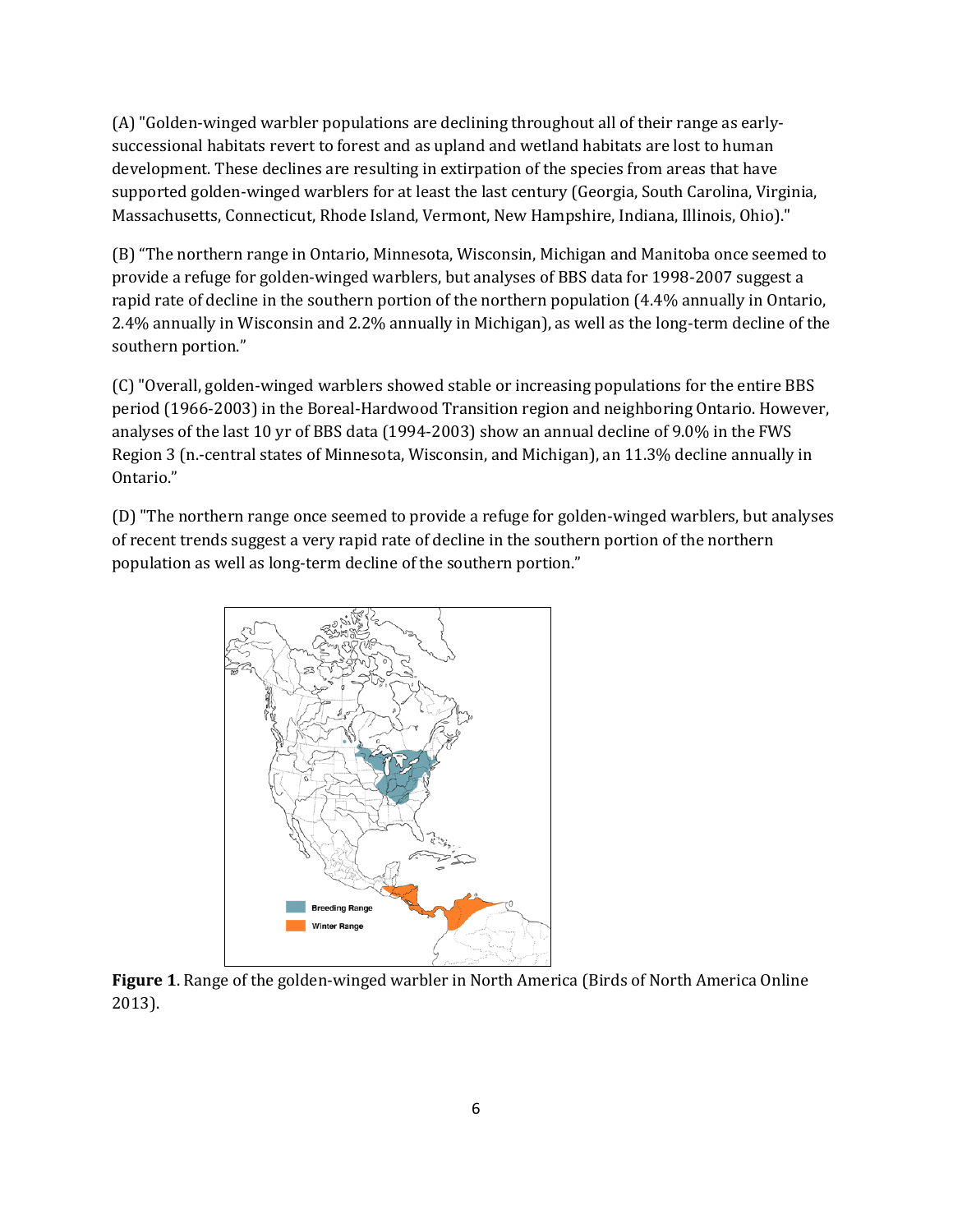

**Figure 2**. Golden-winged warbler occurrence in New York State during the second Breeding Bird Atlas (McGowan and Corwin 2008).



**Figure 3**. Change in golden-winged warbler occurrence in New York State between the first Breeding Bird Atlas and the second Breeding Bird Atlas (McGowan and Corwin 2008).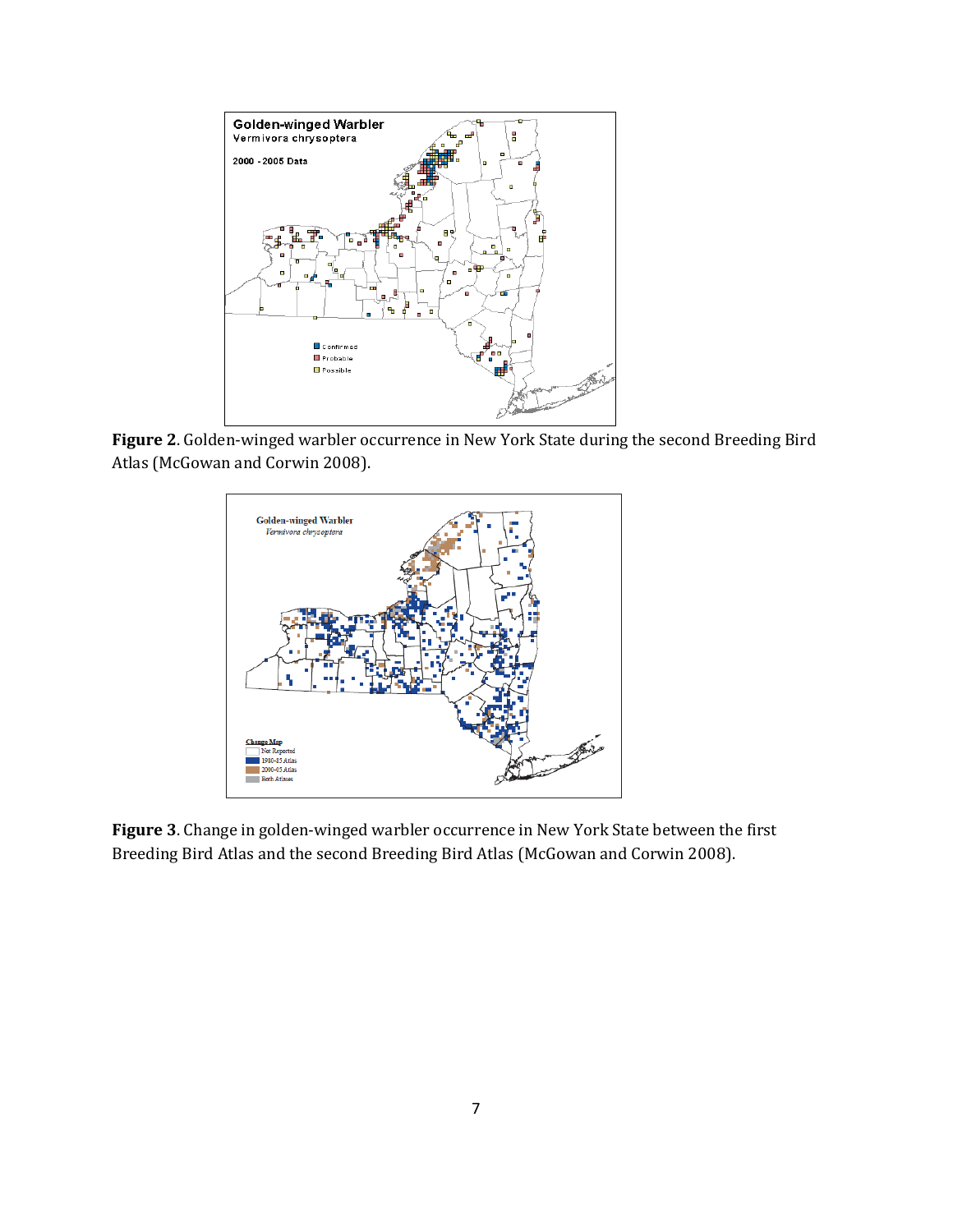

**Figure 4**. Conservation status of the golden-winged warbler in North America (NatureServe 2012).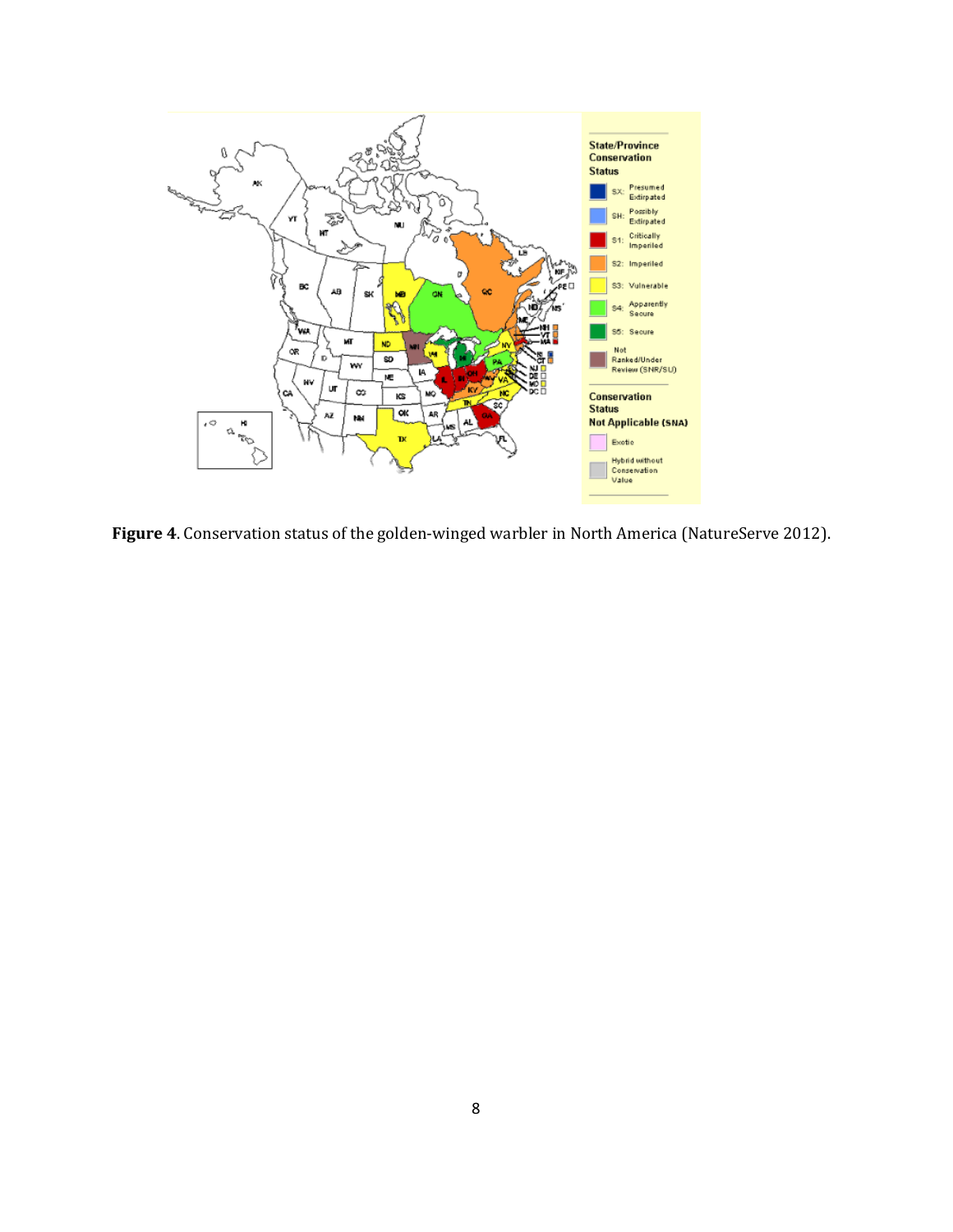### **III. New York Rarity, if known:**

| <b>Historic</b> | # of Animals | # of Locations | % of State |
|-----------------|--------------|----------------|------------|
| prior to 1970   |              |                |            |
| prior to 1980   |              |                |            |
| prior to 1990   |              | -577 blocks    |            |

### **Details of historic occurrence:**

The first Breeding Bird Atlas (1980-85) documented occupancy in 577 survey blocks statewide (Andrle and Carroll 1988).

| <b>Current</b> | # of Animals | # of Locations | % of State |
|----------------|--------------|----------------|------------|
|                |              | 270 blocks     | 5%         |

## **Details of current occurrence:**

The second Breeding Bird Atlas (2000-05) documented occupancy in 270 survey blocks statewide, a decline of 53% since the first Atlas (McGowan and Corwin 2008).

### **New York's Contribution to Species North American Range:**

| <b>Distribution</b> (percent of NY where species occurs) |           | <b>Abundance</b> (within NY distribution) |
|----------------------------------------------------------|-----------|-------------------------------------------|
| $X_{-}$                                                  | $0 - 5\%$ | __ abundant                               |
|                                                          | $6 - 10%$ | common                                    |
|                                                          | 11-25%    | <sub>-</sub> fairly common                |
|                                                          | 26-50%    | uncommon                                  |
|                                                          | $>50\%$   | $\underline{X}$ rare                      |

### **NY's Contribution to North American range**

- $-$  6-10%
- $X$  11-25%
- $-26-50%$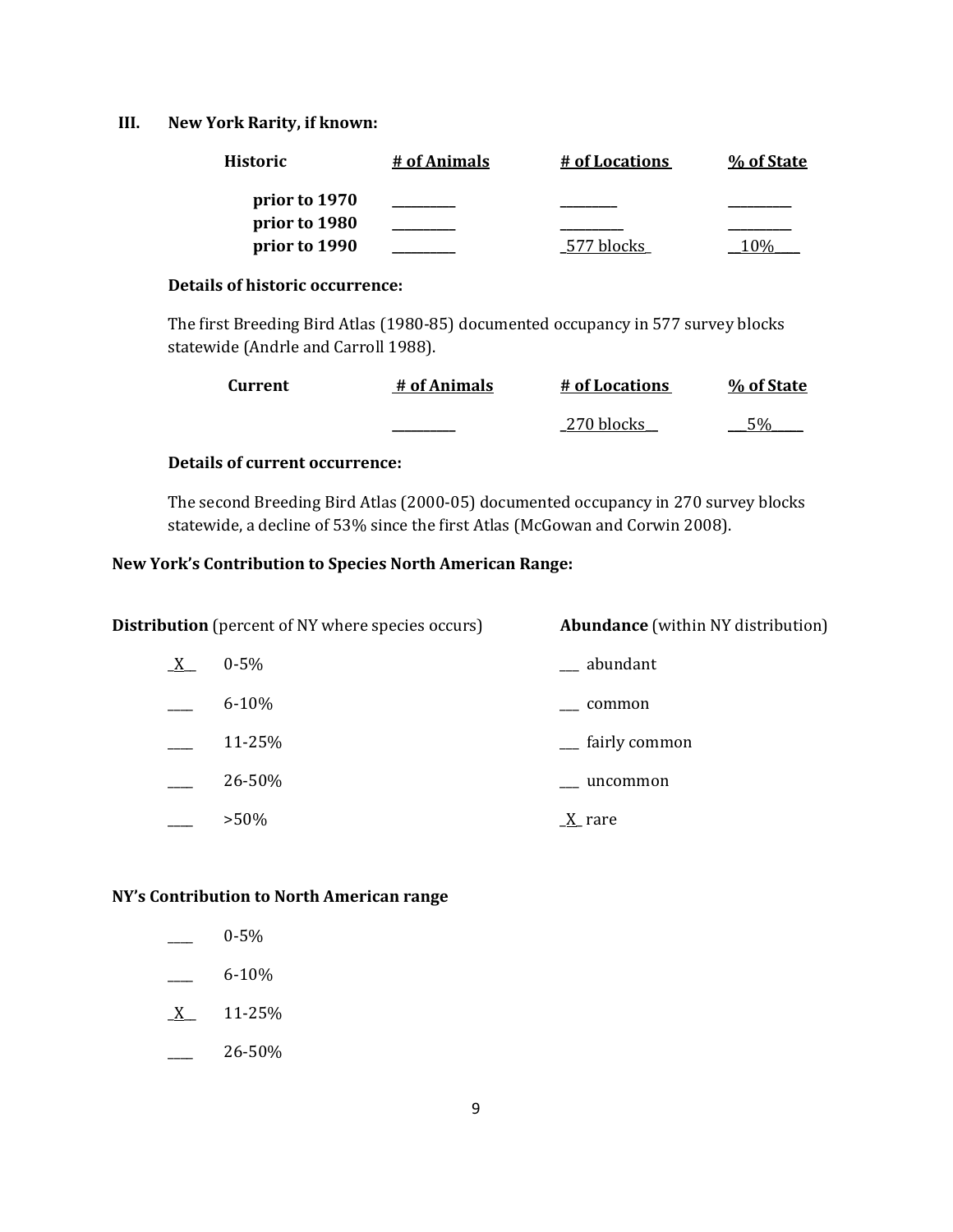$>50\%$ 

### **Classification of New York Range**

**\_\_**X\_\_ **Core**

**\_\_\_\_\_ Peripheral**

**\_\_\_\_\_ Disjunct**

**\_\_\_\_\_\_\_\_\_\_\_**

**Distance to core population:**

# **IV. Primary Habitat or Community Type:**

- 1. Wet Meadow Shrub Swamp
- 2. Powerline
- 3. Hardwood Swamp
- 4. Non-native Shrublands
- 5. Riparian
- 6. Plantation and Disturbed Land Pioneer Forests

# **Habitat or Community Type Trend in New York:**

| $X$ Declining                               | <b>Stable</b> | Increasing |      | Unknown |
|---------------------------------------------|---------------|------------|------|---------|
| Time frame of decline/increase: Since 1960s |               |            |      |         |
| <b>Habitat Specialist?</b>                  |               | Yes        | - No |         |
| <b>Indicator Species?</b>                   |               | Yes        | No.  |         |

**Habitat Discussion:**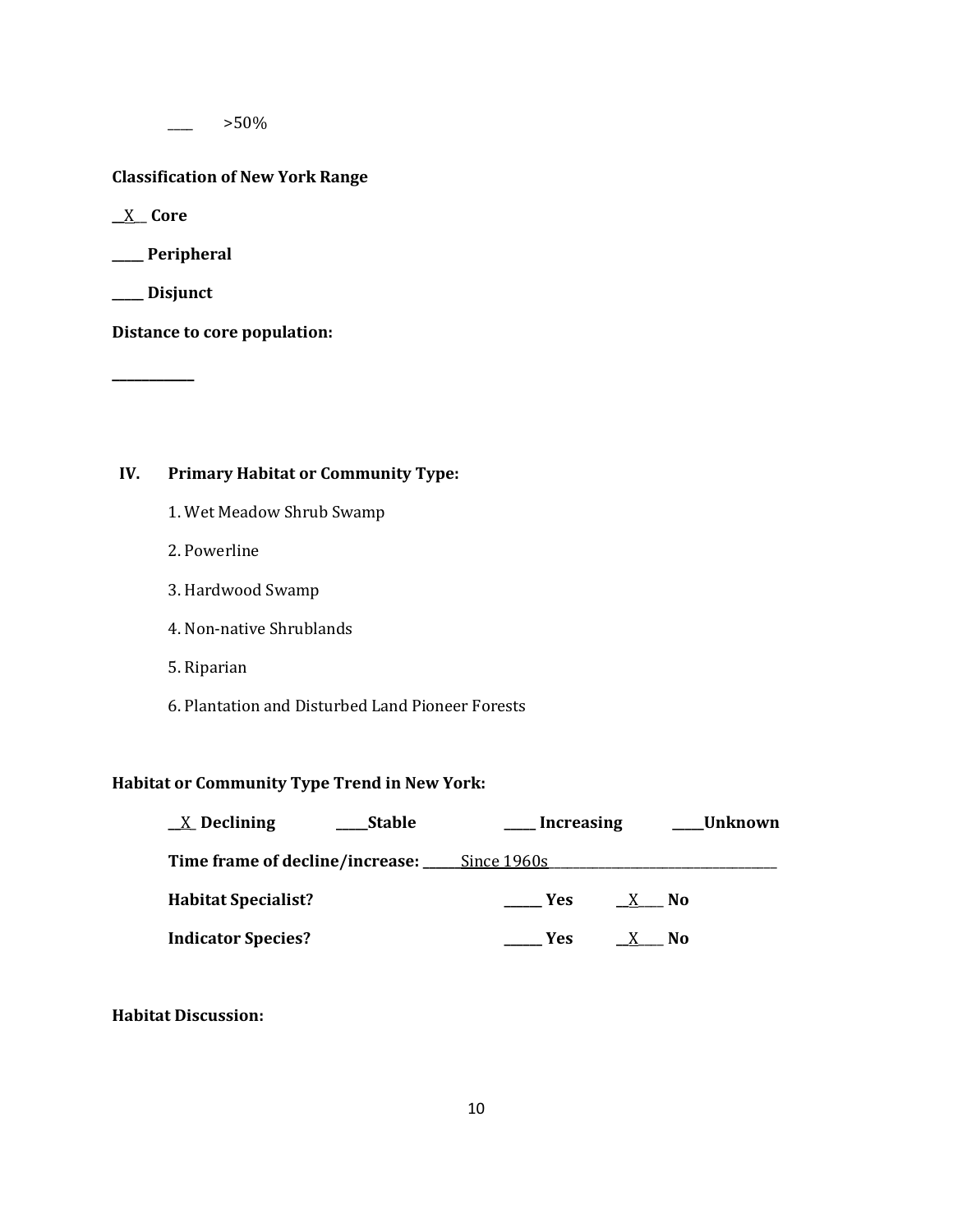This warbler nests in habitat with dense herbaceous cover and patches of shrubs, often adjacent to a forest edge. Natural disturbance habitats include beaver glades, openings from natural fires, oak parklands, and swamp forests with partially open canopy. It also occurs in a variety of anthropogenic disturbance sites such as clearcuts, abandoned farmlands, reclaimed strip mines, and power line rights-of-ways.

Golden-winged warbler is considered a keystone species by the National Fish and Wildlife Foundation's Early Successional (ESH) Habitat Initiative.

# **V. New York Species Demographics and Life History**

- \_\_X\_\_ **Breeder in New York**
	- **\_\_**X\_\_ **Summer Resident**
	- **\_\_\_\_\_ Winter Resident**
	- **\_\_\_\_\_ Anadromous**
- **\_\_\_\_\_ Non-breeder in New York**
	- **\_\_\_\_\_ Summer Resident**
	- **\_\_\_\_\_ Winter Resident**
	- **\_\_\_\_\_ Catadromous**
- **\_\_\_\_\_ Migratory only**
- **\_\_\_\_\_Unknown**

# **Species Demographics and Life History Discussion:**

Golden-winged warbler normally breeds by its second year (age 10-12 months), and every year thereafter. Second attempts at nesting usually occur if the first nest is unsuccessful, but if the first attempt is successful, production of a second clutch is unknown. Lifespan and survivorship are poorly sampled. In southern New York, one 7-year-old male was observed out of 28 males banded at least 6 years before the end of a field study; one 7-year-old female (banded as an after second year bird) and one 6-year-old female were observed out of 23 females banded at least 5 years before the end of a field study.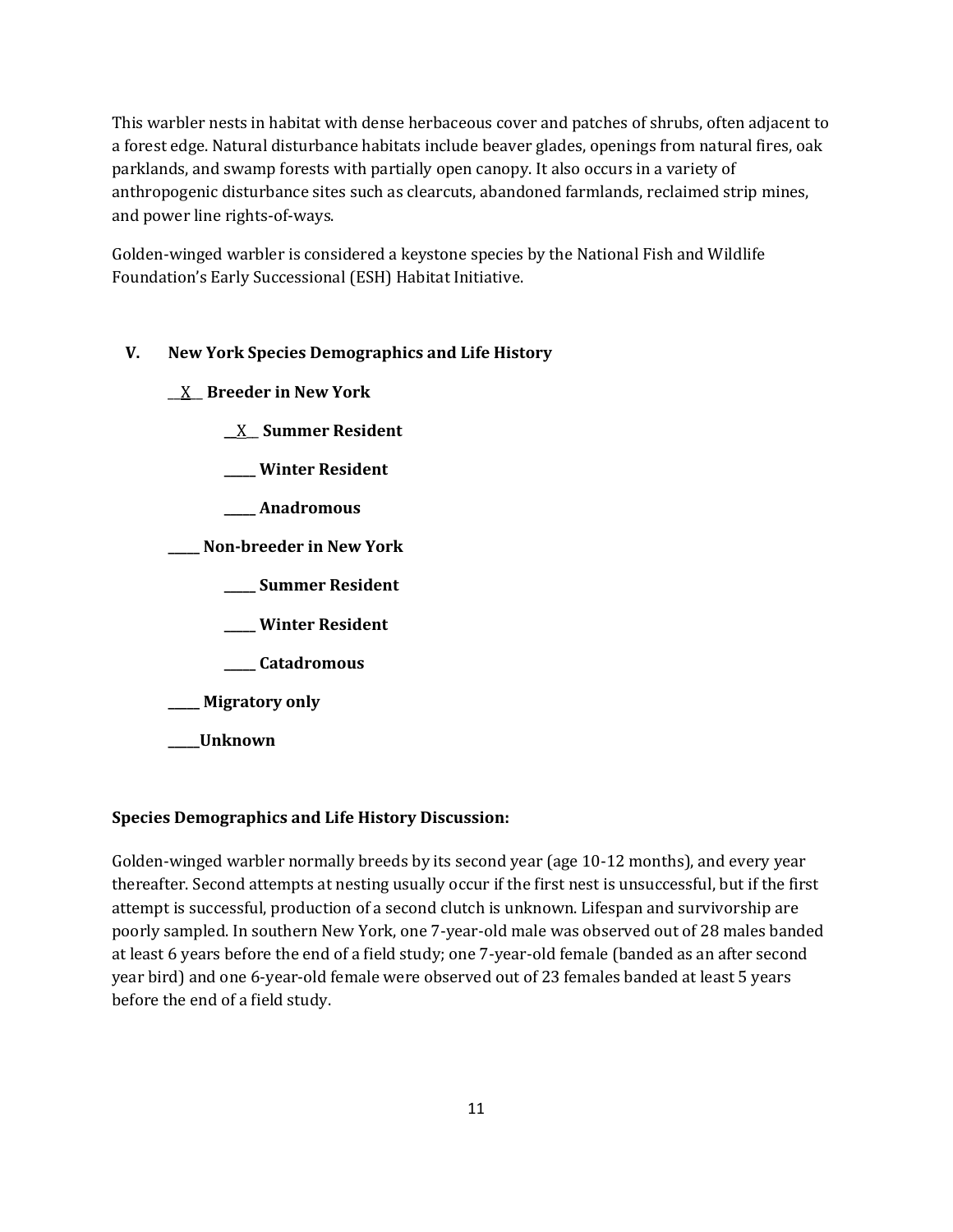### **VI. Threats**

Virtually all regions where golden-winged warblers have been extirpated or are currently declining have lost habitat due to extensive reforestation or urban sprawl (Confer et at. 2011). This loss of anthropogenic disturbance habitat is an important cause of the decline (Confer and Pascoe 2003).

In north-central New York with moderate density of brown-headed cowbirds (Sauer et al. 2008), nest parasitism lowered the fledging rate by 17% during a five-year survey (Confer et al. 2003). In southern New York with reduced agriculture and fewer cowbirds (Sauer et al. 2008), nest parasitism reduced fecundity by about 5% (JLC). Golden-winged warblers expanded into New England during the 1800s (Gill 1980) when agriculture, livestock, and probably cowbirds, were abundant and have recently expanded into north-central New York (Andrle and Carroll 1988, McGowan and Corwin 2008) where cowbirds remain moderately abundant (Sauer et al. 2008). Thus, the golden-winged warbler population is able to overcome effects of nest parasitism if other factors are suitable.

Extirpation has commonly occurred in areas where the blue-winged warbler has invaded the golden-winged warbler range, even where suitable habitat remains and is unoccupied by either species (Confer and Pascoe 2003). In almost all areas of blue-winged warbler intrusion, the goldenwinged warbler phenotype is displaced within 50 years (Gill 1987) or less (Canterbury et al. 1993). The reciprocal displacement of the blue-winged warbler phenotype by the golden-winged warbler phenotype has never been observed. A blue-winged warbler competitive advantage may contribute to the golden-winged warbler decline (Will 1986, Confer et al. 2003), but it is hard to see this as a major factor because the golden-winged warbler is larger and dominates the majority of agonistic interactions (Confer and Larkin 1998), although not in all studies (Will 1986).

The influence of hybridization on the relative abundance of golden-winged warbler and bluewinged warbler is not clear. The breeding habitats utilized by the two species are so seemingly analogous that it is unclear what effects active management would have on the golden-winged warbler in parts of its range also occupied by the blue-winged warbler. More study is needed to determine if microhabitat characteristic exist between the two species that could guide or be utilized during active management for this species.

The potential effect of loss of winter habitat on populations is unclear, especially because the winter range remains poorly documented. The lack of any detectable difference in apparent winter range for populations in southern New York that are declining and in southern Ontario that have recently increased provides a weak suggestion that winter habitat is not a regulatory factor.

Arnold and Zink (2011) classified golden-winged warbler as one of top five North American landbird species that most frequently collides with towers.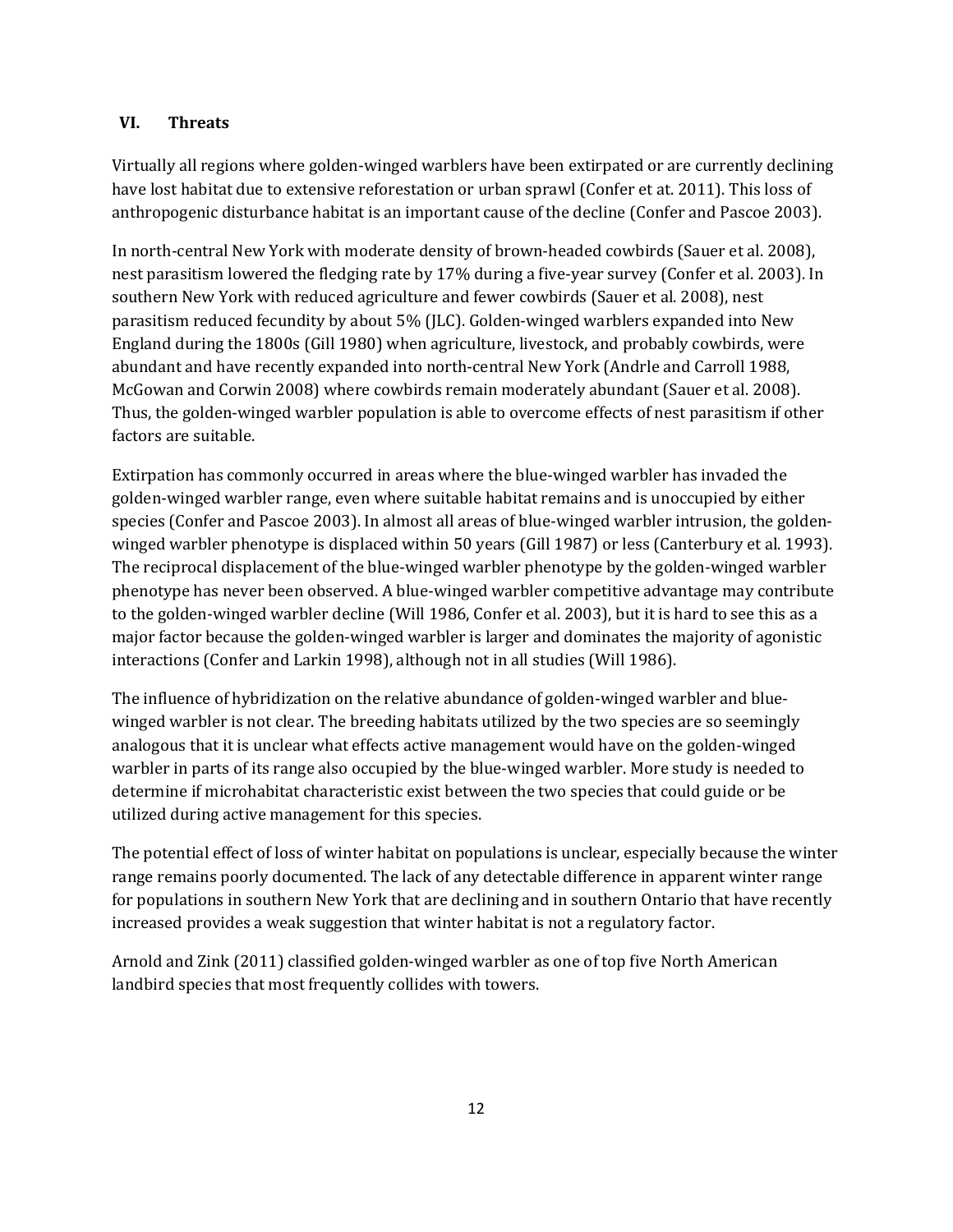## **Are there regulatory mechanisms that protect the species or its habitat in New York?**

**\_\_\_\_\_\_ No \_\_\_\_\_ Unknown** \_\_\_X\_\_ **Yes**

Golden-winged warbler is protected under the Migratory Bird Treaty Act of 1918. In areas where golden-winged warblers nest in wetland habitats, some protection could be afforded through the Freshwater Wetlands Act, which provides protection for wetlands greater than 12.4 acres in size under Article 24 of the NYS Conservation Law.

# **Describe knowledge of management/conservation actions that are needed for recovery/conservation, or to eliminate, minimize, or compensate for the identified threats:**

Recommendations for habitat management are available in the recent status report by the Goldenwinged Warbler Working Group (see Roth et al. 2012). The golden-winged warbler is one of seven focal species of the Working Lands for Wildlife initiative of the Wildlife Habitat Incentive Program (WHIP). Early-successional habitat management for golden-winged warbler within the core of its range will be part of a new State Wildlife Grant funded private landowner initiative through NYSDEC.

| <b>Conservation Actions</b>    |                                                |  |  |
|--------------------------------|------------------------------------------------|--|--|
| <b>Action Category</b>         | Action                                         |  |  |
| Land/Water Protection          | Site/Area Protection                           |  |  |
| Land/Water Protection          | Resource/Habitat Protection                    |  |  |
| Land/Water Management          | Site/Area Management                           |  |  |
| Land/Water Management          | Invasive/Problematic Species Control           |  |  |
| Land/Water Management          | <b>Habitat and Natural Process Restoration</b> |  |  |
| <b>Education and Awareness</b> | Training                                       |  |  |
| <b>Education and Awareness</b> | <b>Awareness &amp; Communications</b>          |  |  |
| Law and Policy                 | Policies and Regulations                       |  |  |

Conservation actions following IUCN taxonomy are categorized in the table below.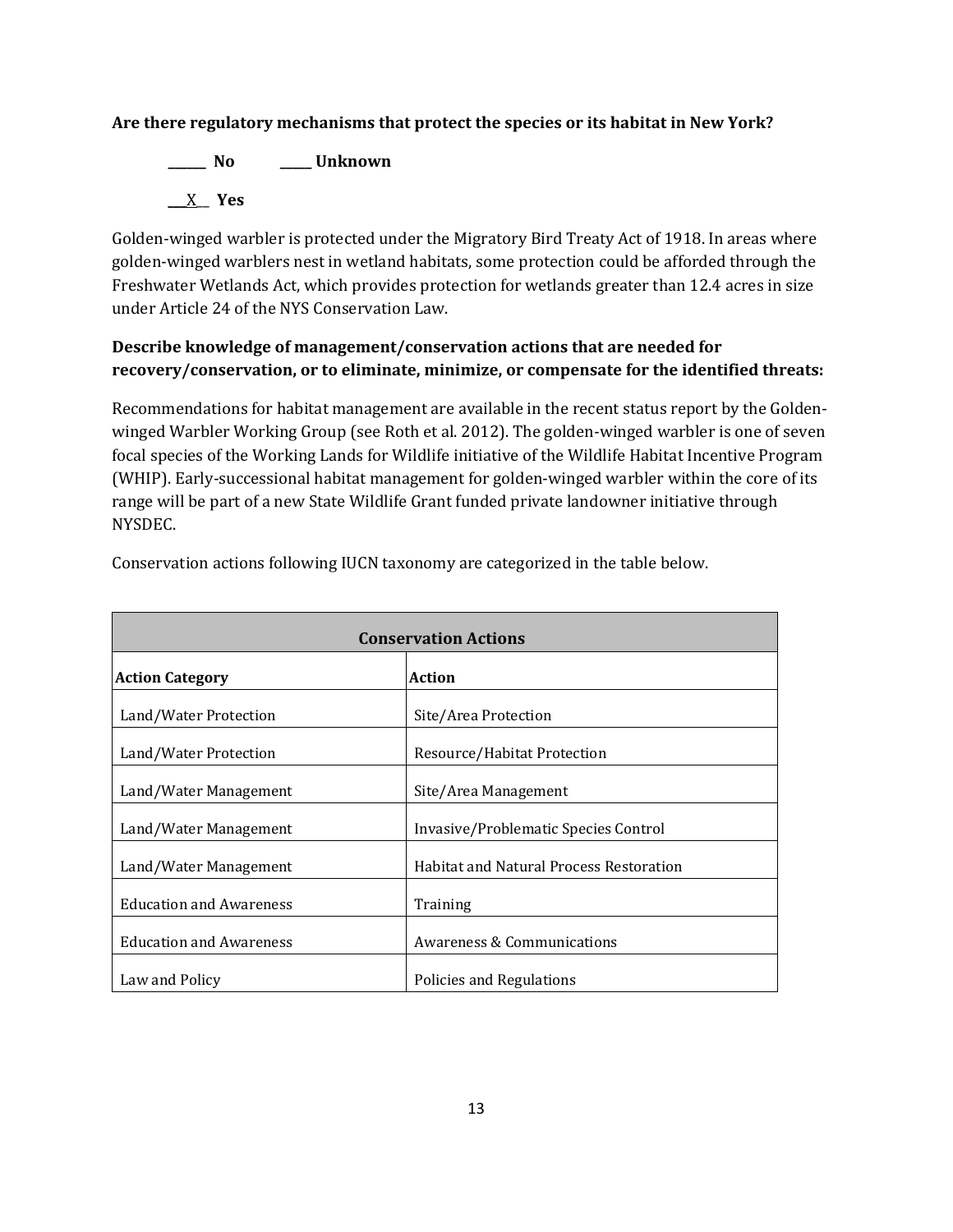The Comprehensive Wildlife Conservation Strategy (NYSDEC 2005) includes recommendations for the following actions overall, and for golden-winged warbler in particular.

### **Curriculum development:**

\_\_\_\_ Educate public to the benefits and need for early successional habitat including even-aged management.

## **Easement acquisition:**

\_\_\_\_ Implement a Landowner Incentive Project for early successional birds that will direct \$600,000 per year at conserving and creating habitat for early successional forest/shrub birds.

## **Habitat management:**

- Double the amount of early successional forest and shrub habitat on public and private land through sound planned management.
- Increase early successional management on public and private lands.
- Maintain, restore, and enhance fire adapted ecosystems. Increase use of prescribed fire in fire adapted ecosystems.

## **Habitat monitoring:**

- Precisely monitor trends of all species, in particular those that are not currently adequately monitored.
- Monitor status and trends of golden-winged warblers in areas where they are common, and in particular, along the "front" of blue-winged warbler invasion northward.
- \_\_\_\_ Complete an inventory and analysis for high priority focus species that identifies core habitats (highest abundance) and geographic areas (where appropriate).

## **Habitat research:**

- Determine effects of viburnum leaf beetle on early successional forest/shrub habitats and species utilizing them.
- \_\_\_\_ Develop guidelines for habitat management for golden-winged warblers. Continue to fund John Confers' work on this subject and expand to areas north of the blue-wing invasion front.
- Determine if there are management techniques that can favor golden-wings over blue wings, and in a way where pure golden-wings can be maintained, and implement this management public, private land and on ROWs. Continue to fund John Confers' work on this subject and expand to areas north of the blue-wing invasion front.

## **Population monitoring:**

- Encourage full completion of BBS routes.
- Develop a long term monitoring program for golden-winged warblers.
- Monitor status and trends of golden-winged warblers in areas where they are common, and in particular, along the "front" of blue-winged warbler invasion northward.

### **Statewide management plan:**

- Develop a management plan that provides guidance on maintaining, enhancing and restoring early successional forest/shrub bird species.
- Develop guidelines for habitat management for golden-winged warblers.

## **Other actions:**

- Develop better mechanisms for directing federal (NRCS and USFWS) funding programs into early successional forest/shrub habitats.
- Develop BMPs for forest management in riparian areas that recognize the critical need maintain, enhance and restore early successional forest/shrub habitat in these areas.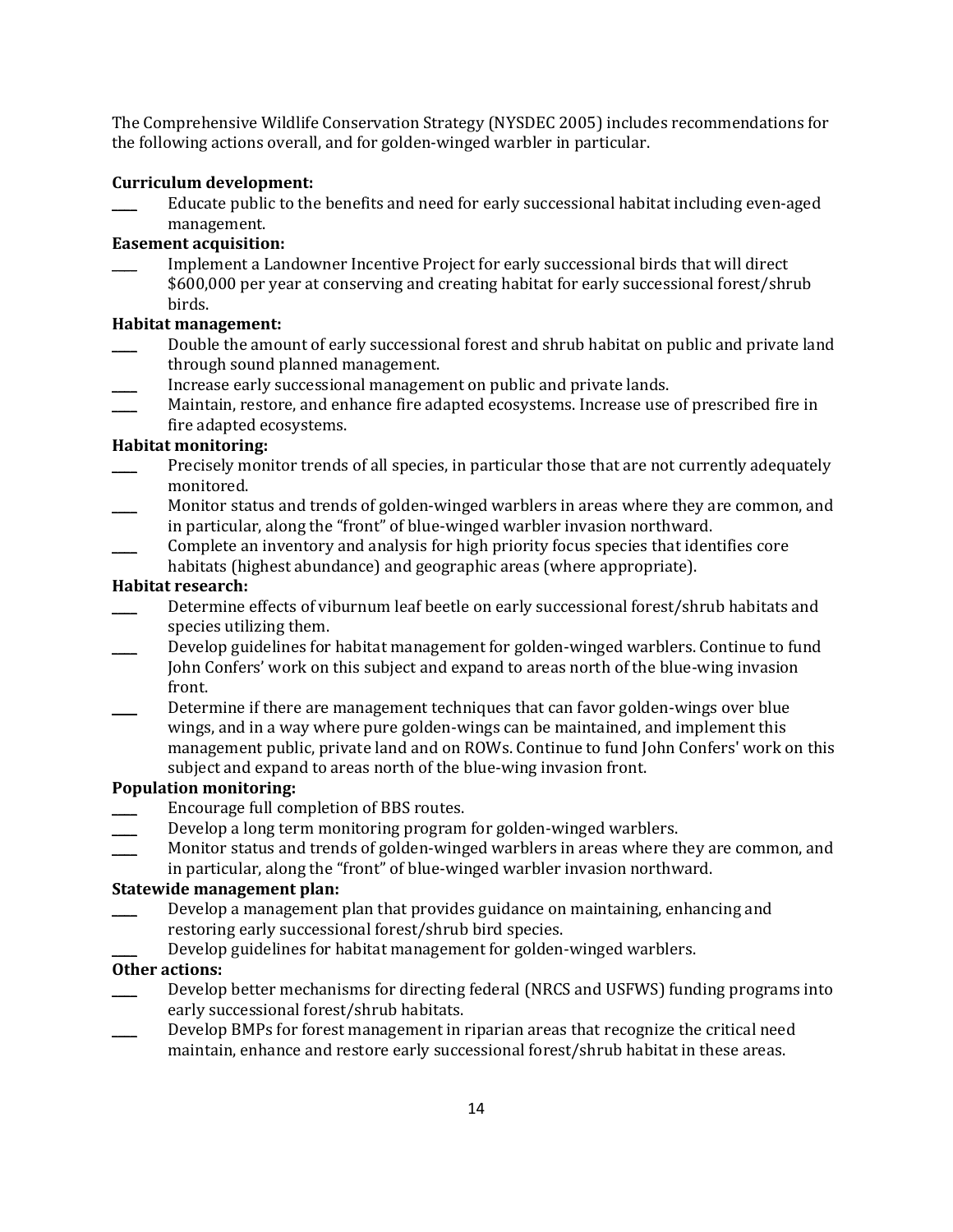## **VII. References**

Andrle, R.F. and J.R. Carroll, eds. 1988. The Atlas of breeding birds in New York State. Cornell University Press, Ithaca, NY.

Arnold T. W. and R.M. Zink. 2011. Collision Mortality Has No Discernible Effect on Population Trends of North American Birds. PLoS ONE 6(9): e24708. doi:10.1371/journal.pone.0024708

Buehler, D.A., J.L. Confer, R.A. Canterbury, T. Will, W.E. Thogmartin, W.C. Hunter, A.M. Roth, R. Chandler, K.V. Rosenberg and K. Kreitinger. 2012. Golden-winged Warbler status review. *In* Roth, A.M., R.W. Rorhbaugh, T. Will, and D.A. Beuhler, editors. Golden-winged Warbler Status Review and Conservation Plan. <www.gwwa.org/>.

Canterbury, R. A., D. M. Stover, and T. C. Nelson. 1993. Golden-winged Warblers in southern West Virginia: status and population ecology. Redstart 60(4):97-106.

Confer, J. L. and J. L. Larkin. 1998. Behavioral interactions between Golden-winged and Blue-winged Warblers. Auk 115(1):209-214.

Confer, J. L., J. L. Larkin, and P. E. Allen. 2003. Effects of vegetation, interspecific competition, and brood parasitism on Golden-winged Warbler (*Vermivora chrysoptera*) nesting success. Auk 120(1):138-144.

Confer, J. L. and S. M. Pascoe. 2003. Avian communities on utility rights-of-ways and other managed shrublands in the northeastern United States. Forest Ecology and Management 185(1-2):193-205.

Confer, J. L., P. Hartman and A. Roth. 2011. Golden-winged Warbler (*Vermivora chrysoptera*), The Birds of North America Online (A. Poole, Ed.). Ithaca: Cornell Lab of Ornithology; Retrieved from the Birds of North America Online: http://bna.birds.cornell.edu/bna/species/020

Gill, F. B. 1980. Historical aspects of hybridization between Blue-winged and Golden-winged warblers. Auk 97:1-18.

Gill, F. B. 1987. Allozymes and genetic similarity of Blue-winged and Golden-winged warblers. Auk 104:444-449.

McGowan, K.J. and K. Corwin, eds. 2008. The second Atlas of breeding birds in New York State. Cornell University Press, Ithaca, NY.

NatureServe. 2012. NatureServe Explorer: An online encyclopedia of life [web application]. Version 7.1. NatureServe, Arlington, Virginia. <http://www.natureserve.org/explorer>. Accessed 1 July 2013.